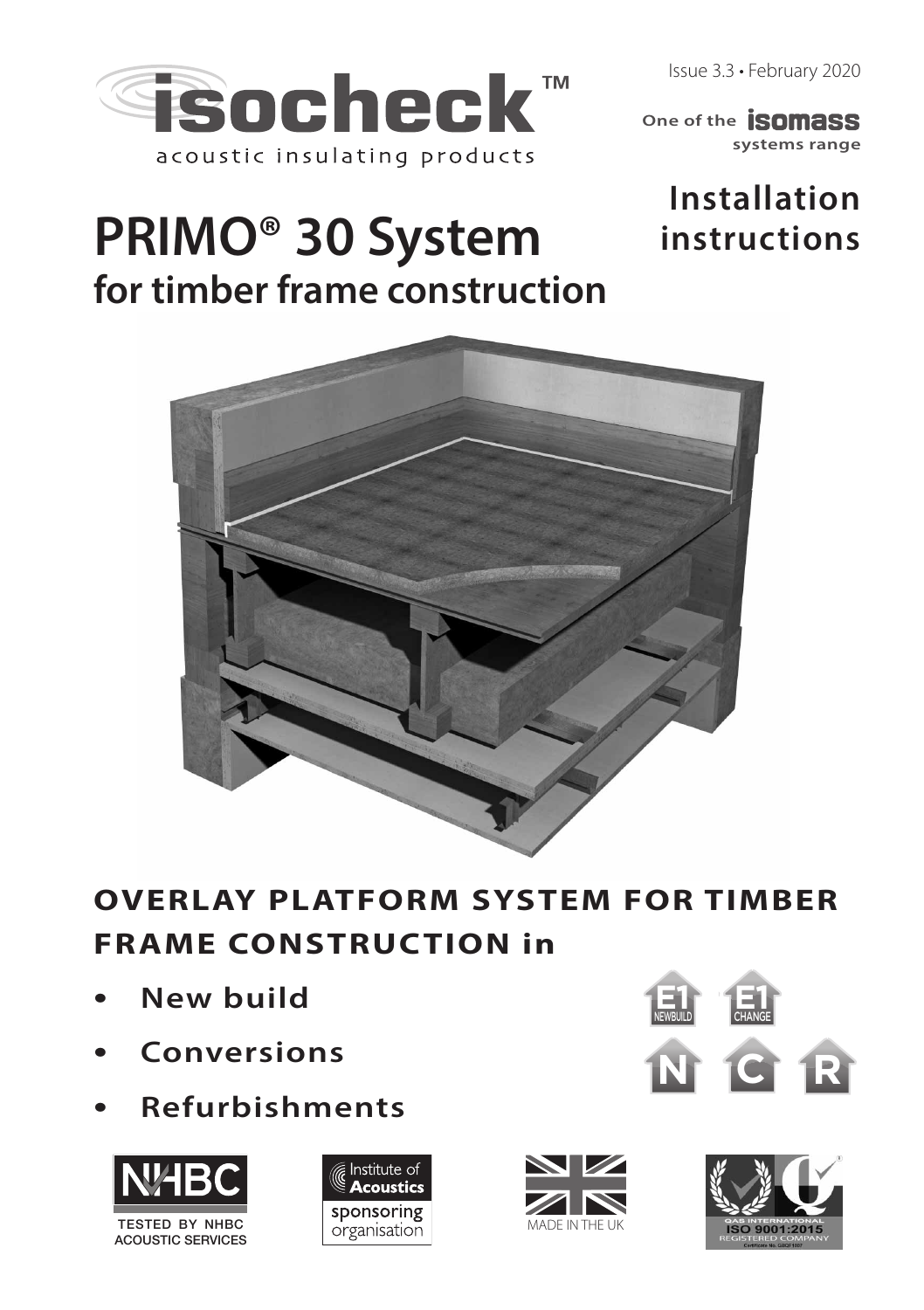## PRODUCT DATA

| Overall size:    | 2400 x 600 x 30mm |
|------------------|-------------------|
| Resilient layer: | 8mm APF           |
| Weight:          | 23.0kg per sheet  |

#### **DESCRIPTION**

- ❏ The isocheck PRIMO 30 system is designed to reduce sound transmission through traditional joisted timber floors.
- ❏ To be used over existing floorboards for new build or refurbishments with a new resilient bar ceiling.



- Isocheck PRIMO 30.
- Traditional timber, steel or composite wood joists.
- 100mm insulation between joists.
- 24kg/m2 double boarded 25mm o/a plasterboard on resilient bars @ 400mm centres perpendicular to joist direction.
- min. 100mm void formed by metal frame suspended ceiling system plus ≥7kg/m2 gypsum board ceiling.

## PREPARATION

- ❏ The presence of steel work, lift shafts and even ceiling penetrations can often impair acoustic performance. If any of these (or other issues not previously declared) are present on your site, please contact us for additional advice.
- ❏ Ensure that all recessed down-lights or other invasive fittings have been correctly treated prior to closing off the sub-floor from above with the isocheck system. If not confirmed of a solid construction all structural walls should be sealed both top and bottom prior to floor laying. e.g.: lath & plaster wall linings, dot & dab systems, 'hollow' battened skirting's, etc. IF IN DOUBT, PLEASE CALL ISOMASS PRIOR TO COMMENCEMENT OF WORK.
- ❏ Floor should ideally be 18mm chipboard, OSB, decking ply or original floorboards with a continuous layer of 100mm  $(45 \text{ka/m}^3)$  mineral wool insulation between the joists. All nails and screws must be driven flush and securely fixed.
- ❏ The sub-floor should be level, sufficiently dry and swept clean to allow the isocheck PRIMO to be laid flat. All service penetrations should be isolated from and sealed to the sub-floor.
- ❏ Installation of isocheck PRIMO should not commence until roof, window glazing and wet trades are completed and the structure is watertight. Leave overnight for adhesive to cure before trafficking the newly installed system.
- ❏ Isocheck PRIMO must be kept in a dry storage area. Deliveries should be scheduled to coincide with availability of suitable dry storage areas.

#### INSTALLATION - GENERAL

❏ Apply Isocheck Acoustic Angled Flanking Strip on the edges of the PRIMO boards just before they are pushed against the perimeter walls to isolate PRIMO from the wall. PRIMO fitting should begin at the furthest point from the entrance and marked out so as not to finish with any panels less than 200mm wide.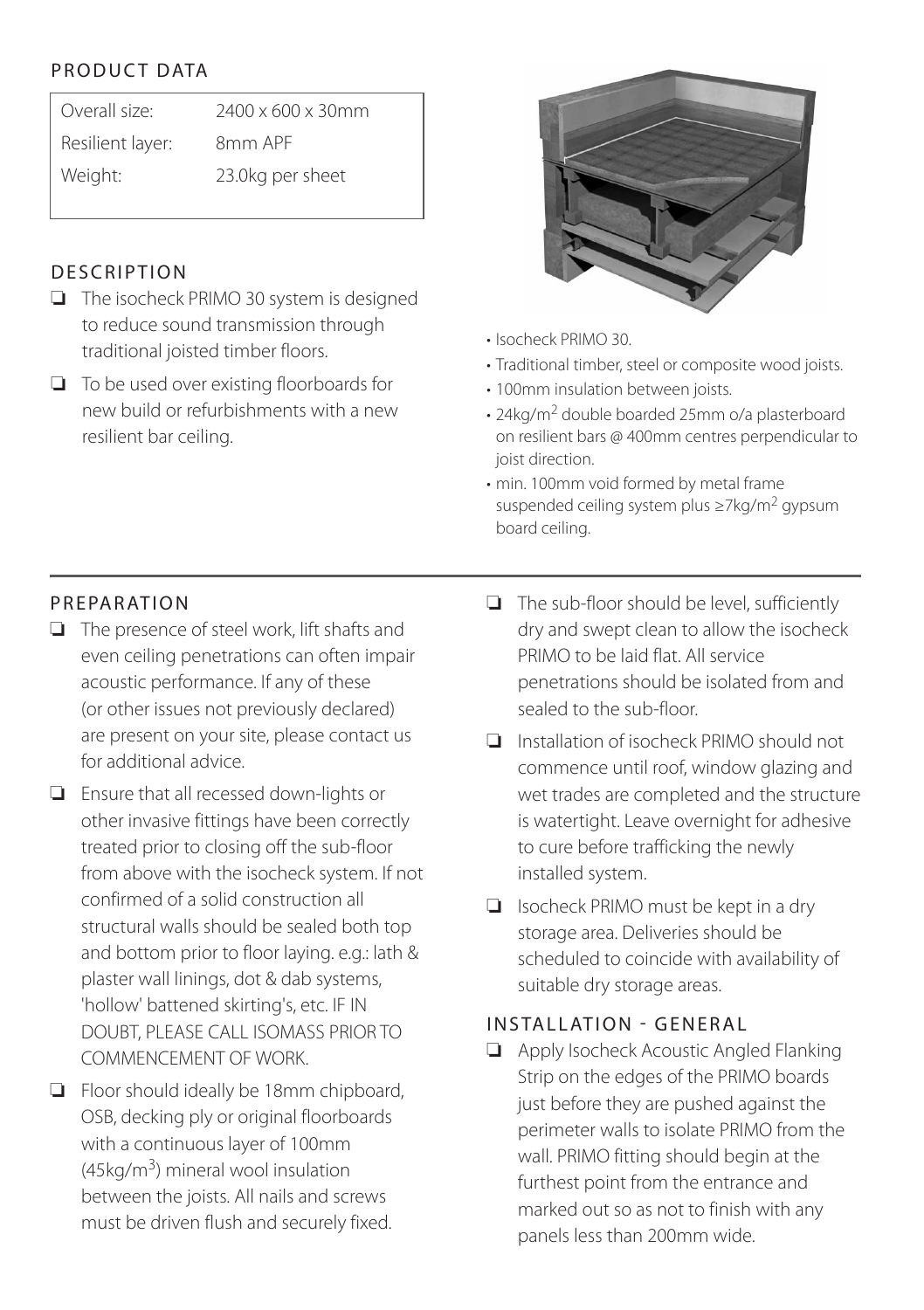

❏ The decking must be laid in broken bond pattern, with all joints glued and staggered. No mechanical fixings should be used. Isocheck adhesive is applied to both the top of the tongue and the bottom of the groove on each side of each joint. PRIMO boards are then pushed tightly together. Surplus adhesive should be wiped away from the surface with a damp cloth.

#### INSTALLATION - DOOR OPENINGS, ARCHITRAVES & SKIRTINGS

- ❏ Door openings should have linings fitted prior to the installation of the acoustic floor. The isocheck PRIMO boards should be carefully detailed to ensure a good fit. Although not ideal architraves and stops can be fixed after floor installation, leaving a 2/3mm gap from the surface of the floor.
- ❏ To prevent flanking transmission all skirting must be isolated from the floor surface. Before incorporation, place isocheck Flanking Strip around the edge of the isocheck PRIMO boards before pushing in to position. Remove any excess with a sharp knife, flush to the skirting face.

#### STUD PARTITIONING

❏ Stud partitioning should be built from the sub floor wherever possible. If it is your intention to build off the top of isocheck PRIMO boards, additional advice should be sought. It is good practice to isolate all partitions built from the sub-floor with isocheck Flanking Strip as this will improve the performance of the walls as well as the floors.

#### FLANKING STRIPS

- ❏ Isocheck Flanking Strips provide isolation of the flooring system from all vertical structures and penetrations. The Flanking Strip is trapped to the wall and returned down over the isocheck board as the perimeter boards are placed.
- ❏ The skirting board is then fixed to the wall securing the Flanking Strip between the skirting board and the isocheck PRIMO. After the skirting board is installed, simply trim the Flanking Strip flush with a sharp knife.